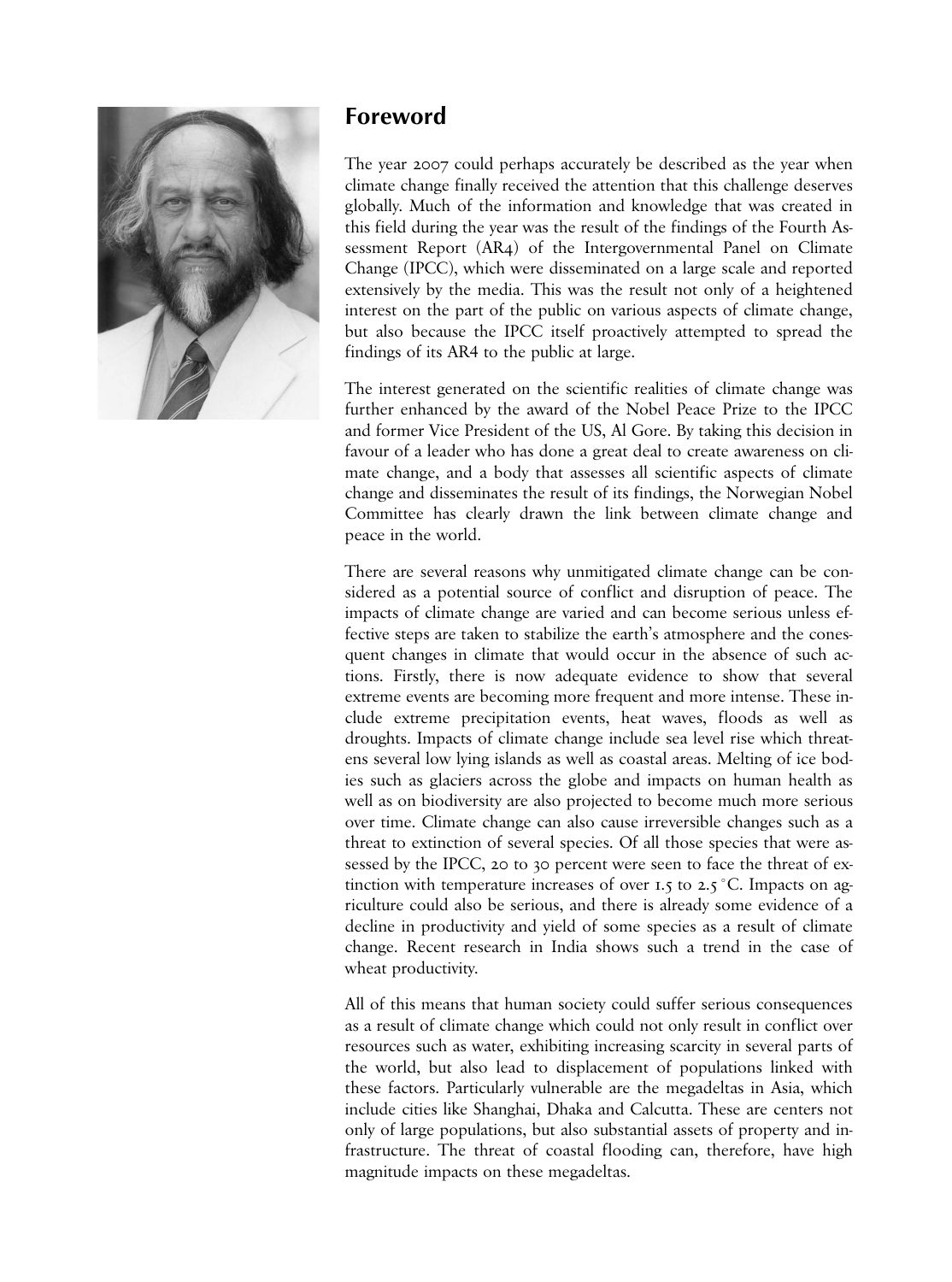The growing impacts of climate change make it essential for communities and countries to adapt to the impacts of climate change. However, these impacts and the costs of adaptation will increase disproportionately as the impacts become more severe. Hence, an essential policy that would be required for minimizing the negative impacts which would otherwise take place in the future would be to carry out effective mitigation of greenhouse gas (GHG) emissions. The IPCC has clearly brought out several measures and options by which mitigation can take place with existing technologies and methods, but these would have to be supported by appropriate policies to be put in place by governments, including agreements at the global level. Fortunately, the costs of mitigation have been assessed as being very low and the co-benefits in the form of lower levels of local pollution, higher levels of energy security, improved health etc. would make these mitigation options far more attractive than has been believed by certain sections of society which have been resistant to action.

This book serves an extremely useful purpose, because it covers several critical elements of climate change and the challenges that are thrown up by consideration of the impacts of climate change and security issues related to it. Such a volume is not only highly readable for a very wide audience, but also contains valuable information and research based analysis that would provide a valuable reservoir of knowledge to researchers and students working in this field.

| New Delhi, September 2008 | R. K. Pachauri                    |
|---------------------------|-----------------------------------|
|                           | Director General, The Energy and  |
|                           | Resources Institute (TERI)        |
|                           | Chairman, Intergovernmental Panel |
|                           | on Climate Change (IPCC)          |
|                           | Peace Nobel Laureate, 2007        |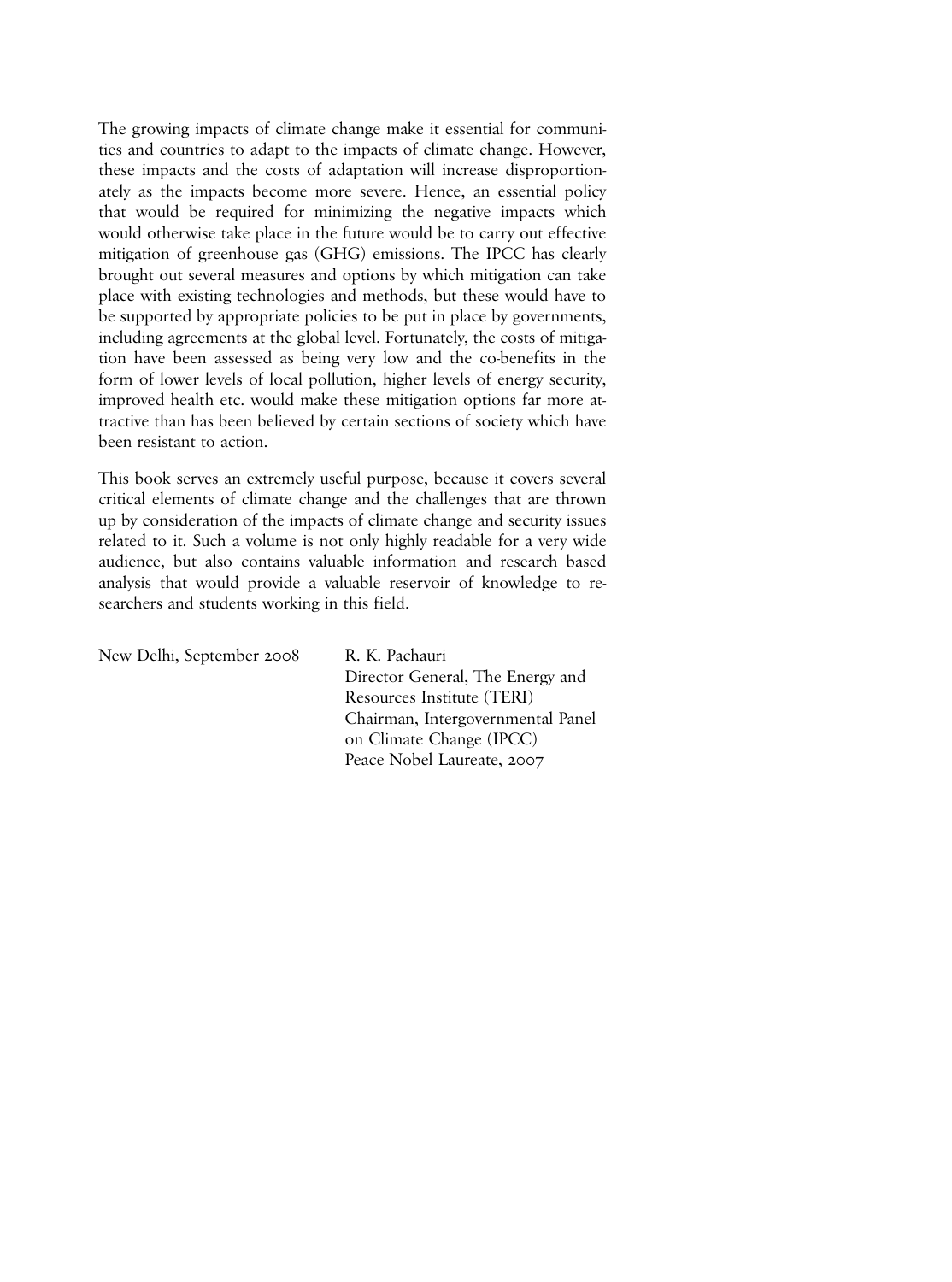

International discourse on the link between declining natural resources and instability, tensions and even conflicts has reached a new and urgent level in the early  $2I<sup>st</sup>$  century.

This is in part as a result of growing understanding that on many of the sustainability indicators humanity is pushing the limits – if not pushing past the limits – on many key fronts.

UNEP's latest Global Environment Outlook-4 puts these sobering realties into sharp focus.

- In 1987, around 15 per cent of global fish stocks were classed as collapsed. GEO-4 says this has roughly doubled to 30 per cent.
- 20 years ago around a fifth of fish stocks were deemed overexploited this has now risen to about 40 per cent.
- Land use intensity, with links to land degradation, soil erosion, water scarcity, nutrient depletion and pollution has increased. In 1987, a hectare of cropland yielded 1.8 tonnes. Now the intensity is 2.5 tonnes.
- In Latin America and the Caribbean, desertification caused by deforestation, over grazing and inadequate irrigation – affects a quarter of the region.
- Available freshwater resources are declining; by 2025, close to two billion people are likely to live with 'absolute' water scarcity.
- Populations of freshwater vertebrates have declined on average by nearly 50 per cent since 1987 as compared with an around 30 per cent decline for terrestrial and marine species.
- About 40 per cent of big estuaries in the United States including those that link to the Gulf of Mexico and Chesapeake Bay suffer severe eutrophication – which can lead to deoxygenated 'dead zones'– because of nitrogen enrichment.
- In the Caribbean, over 60 per cent of economically important coral reefs are threatened by sediments, pollution and over-fishing.
- War and conflict has raised the number of refugees and internally displaced people in West Asia to about four million.

On top of these come the ever more worrying impacts of climate change, outlined in the  $4<sup>th</sup>$  assessment of the Intergovernmental Panel on Climate Change (IPCC).

It is not by chance that the IPCC – jointly established by UNEP and the World Meteorological Organisation – jointly won the Nobel Peace Prize.

How indeed will the world cope with the millions of people on small islands and in low lying areas such as Bangladesh who are set to lose their land, livelihoods and their homes?

What will tens of million – if not hundreds of millions – of people in Asia, Africa and Latin America do when the glaciers melt away turning many of the world's mighty rivers into seasonal, rather all year round runs.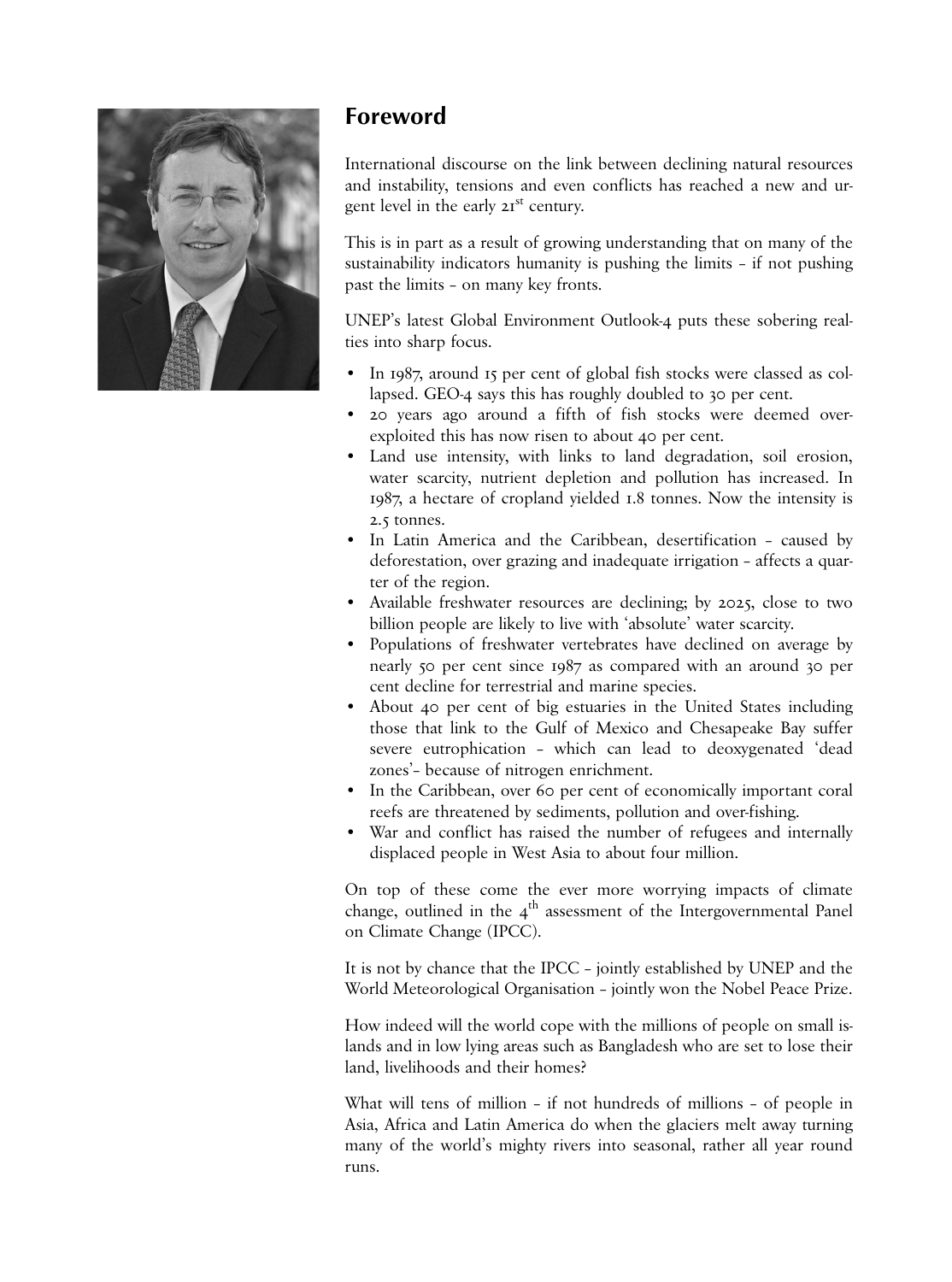It is for these very reasons that climate change and security was placed in 2007 and for the first time, on the agenda on the UN Security Council.

Also why it has begun animating leading members of the military in countries such as Australia, the United States and the United Kingdom.

There is clearly an urgent need to bring more intelligence and creative solutions to the way we manage the world's ecosystems and the naturebased assets that fundamentally underpin human well-being while also investing in a new and more sustainable energy mix.

The returns, both economic and social, are potentially enormous from overcoming poverty and providing the food and livelihoods for over six billion people – shortly rising to nine billion – and at the same time delivering equity and stability to communities and countries across the globe: in short a peace policy for the new millennium.

So I welcome this *Security Handbook for the Anthropecene* – *Facing Global Environmental Change: Environmental, Human, Energy, Food, Health and Water Security Concepts* and its 100 peer-reviewed chapters as an eye-opener to both the challenges but also the opportunities of our age.

I hope that private foundations and donors can ensure that its important ideas, debates and essential reading find their way equally onto the library book shelves of the South as well as the nations of the North.

| Nairobi, September 2008 | Achim Steiner                                               |
|-------------------------|-------------------------------------------------------------|
|                         | UN Under-Secretary General and<br><b>Executive Director</b> |
|                         | UN Environment Programme (UNEP)                             |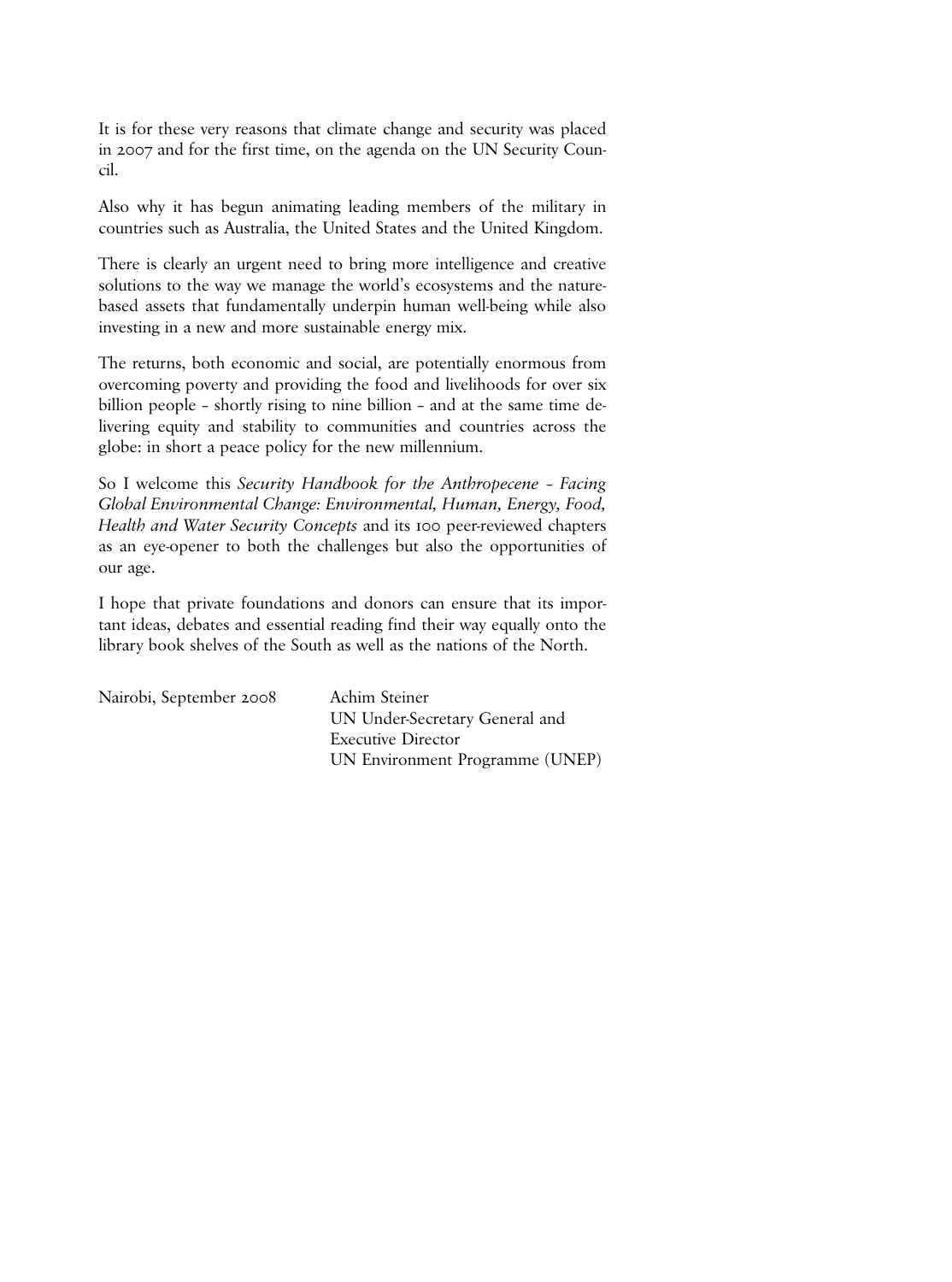

This volume – *Facing Global Environmental Change: Environmental, Human, Energy, Food, Health and Water Security Concepts* – is of utmost importance for Africa. I am pleased that one of the coeditors is a Kenyan and 15 authors come from, live or worked on problems related to the challenges facing the African continent during this century.

This scientific peer-reviewed volume with 100 chapters contributes to global dialogue and learning based on topical new evidence from several disciplines and mutual respect for cultural diversity. Africa has already been severely affected by the effects of global environmental change during the 20<sup>th</sup> century due to progressing desertification, drought, famine as well as floods and heat waves that have killed and affected or forced millions of Africans to leave their homes.

This book deals in detail with these natural hazards and their often severe impacts Africa has been facing. Chapters in this book discuss the severe food insecurity and the impact of HIV/AIDS and of other pandemics on national and human health security and the need for a sustainable energy system. Problems of water security in the Nile Basin and in other parts of Africa have triggered cooperative solutions, as with the Nile Basin Initiative. In the past environmental security problems have repeatedly contributed to conflicts in Sub-Sahara Africa and they stress an urgent need for Pan-African as well as national human and environmental, water, food and health security approaches across Africa and elsewhere

The fourth IPCC Assessment Report of 2007 has stressed that climate change will have many negative impacts for the African people regarding their access to clean water, sufficient food, stable health conditions, ecosystem resources, and security of settlements. In the view of the IPCC there is also high confidence that many semi-arid areas, e.g. in North and Southern Africa will become severely water-stressed, and by 2020, between 75 and 250 million people are projected to experience increased water stress.

Climate change will not only affect food security, but also exacerbate malnutrition. By 2020, in some African countries, yields from rain-fed agriculture could be reduced by up to 50 per cent. Agricultural production and access to food will be severely compromised. Africa is also likely to be strongly affected by climate change, because of its limited adaptive capacity to projected climate change impacts. Furthermore, several African mega-deltas, due to large populations and high exposure to sea level rise, storm surges, and river flooding will also suffer from the impacts of global environmental and climate change to which Africans have historically contributed little.

This huge volume of excellent scholarship from all parts of the world helps to sensitize policy makers but also a young generation of professors and students globally but specifically in the most affected countries in the South for the need for proactive and cooperative action and for a global science partnership to reduce the worst impacts of the projected trends in business as usual strategies.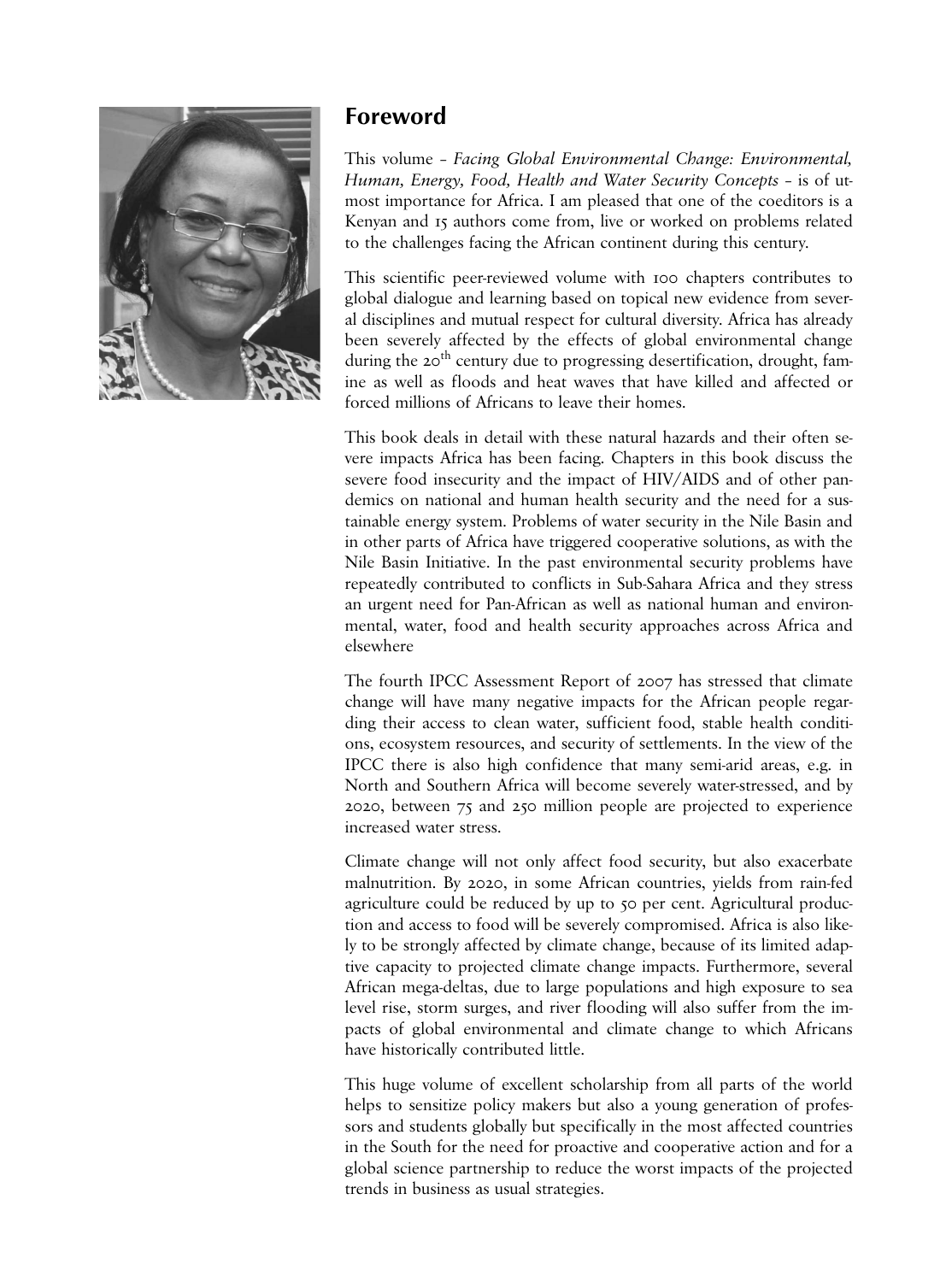This book deserves many readers in all parts of the world, but especially in those countries where university and research libraries are unable to afford such references books. It is my sincere hope that this high-quality and multidisciplinary study and reference book and its key messages will be made available with the support of private foundations and public donors to the young generation in the global South that will face these challenges to their security in the 21st century. I wish the book-aid project success for the benefit of university libraries and research institutes and their readers in Africa, Asia and Latin America.

New York**,** September 2008 Ambassador Prof. Dr. Joy Ogwu Permanent Representative of the Federal Republic of Nigeria to the United Nations New York, NY